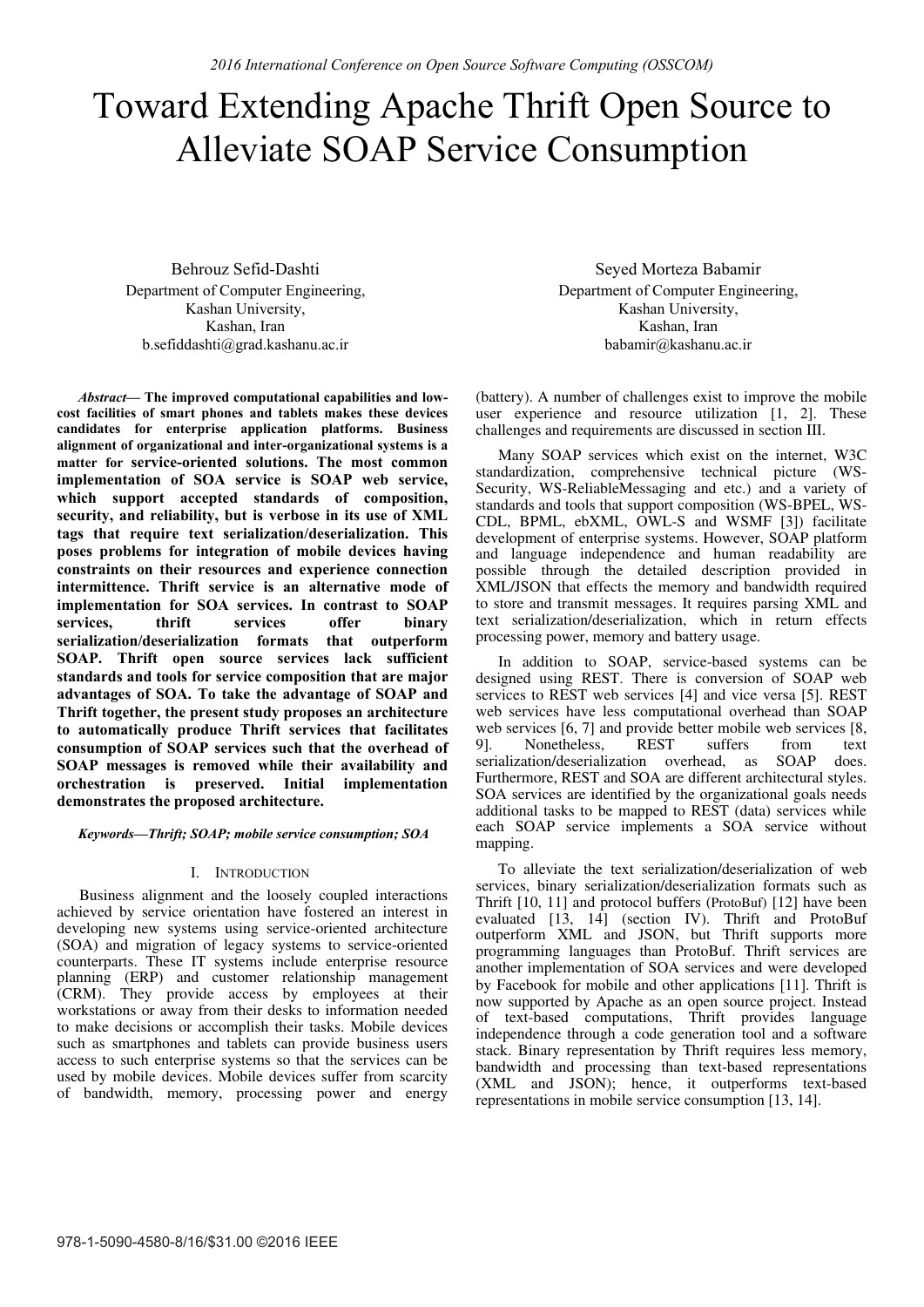The present study proposes an architecture which offers the advantages of Thrift in SOAP service consumption. Mobile devices can consume accessible and compostable SOAP services through generation of Thrift services that act as a façade. Initial implementation (section VI) shows that the proposed work is promising.

Section II provides an overview of Thrift. Section III discusses the requirements of mobile service interaction. Related researches on enhancing mobile service consumption are discussed in section IV. The proposed architecture is described in section V and section VI demonstrates the initial implementation. The paper is concluded in section VII.

## II. THRIFT

Apache Thrift is a software framework open source to develop cross-language and cross-platform low-overhead services. Facebook developed Thrift for internal use and released it to open source in 2007 [11]. Thrift is now backed by Apache [15] and supports over 15 languages, although the level of support differs for each language [10].

Thrift consists of a software stack, an interface definition language (IDL) and a code generation engine. The first provides flexibility for developers to employ various transport media, protocols (serialization/deserialization) and server types. The others provide cross-language support.

The developer defines data, services and the name of target languages in a file with a ".thrift" extension written in IDL. The Thrift compiler uses the .thrift file to generate the corresponding service and client in the designated languages. The developer implements the server business logic and determines the appropriate configuration for the software stack for both server and client.

The Thrift software stack is depicted in Fig. 1. The transport layer provides support for variations of TCP sockets, raw data in the memory, and files on the disk. There are also nested transports such as buffering options that can wrap other transports to provide input and output buffering. This layer makes the application code independent of transportation reads and writes [10, 11]. Moreover, connection can be secured by wrapping it in TLS/SSL encryption [10].

| Server    | TSimpleServer, TNonBlockingSrver<br>TTreadPoolServer,                                  |
|-----------|----------------------------------------------------------------------------------------|
| Processor | TProcessor                                                                             |
| Protocol  | TBinaryProtocol, TDenseProtocol,<br>TCompactProtocol, TJSONProtocol,<br>TDebugProtocol |
| Transport | TSocket, TPhpStream, TBufferdTransport,<br>TFramedTransport, TFileTransport,           |

Fig. 1. Thrift software stack

 Serialization/deserialization formats such as binary and JSON are the concern of the protocol layer. This layer determines the structure of messages that will be transported. The processor layer is generated in accordance with the .thrift file. It handles sends and receives [10], such as remote procedure calls for network transport [11].

The server layer defines the server that uses elements of the aforementioned layers to provide communication and options for employing blocking/non-blocking and threading servers. In Fig. 1, the server is denoted as a dashed line to emphasize that other layers exist on both the server and client while the server is configured and used only in server code. This framework allows the application developer to concentrate on the application logic and hides differences between various transports, protocols, servers and mapping between datatypes of different languages which can be either statically or dynamically typed.

#### III. REQUIREMENTS OF MOBILE SERVICE INTERACTION

Integration of mobile devices into service-oriented enterprise systems requires appropriate use of available device resources (e.g., memory, energy, network interfaces) and resources in the environment (e.g., networks and augmented posters) to cope with the constraints of mobile device integration (e.g., constrained resources and connection intermittence). Considerations that affect mobile device functioning as a service consumer and/or service provider have been discussed by Sefid-Dashti and Habibi [1] in terms of architectural drivers and architectural patterns. The present study is a continuance of the research of Sefid-Dashti and Habibi [1, 16]. The following is brief list of constraints affecting mobile device service consumption and/or provision.

The processing power of mobile devices is lower than that of stationary devices and can vary according to mobile device brand.

The memory size of mobile devices is lower than that of stationary devices and can vary according to brand.

• The bandwidth is limited by device network interfaces and environment-available networks.

Connection intermittence can be caused by factors such as roaming.

Battery capacity affects available energy; both processing and communicating, required by service invocation, consume energy.

Smaller keypads of mobile devices in comparison with those of stationary computers can affect input methods.

Smaller screens of mobile devices than those of stationary computers can affect effectiveness of presentation methods.

The present study targets the first five constraints and employs Thrift low-overhead communications to decrease processing power, memory, bandwidth and energy (in turn) for mobile service consumption. The last two constraints are beyond the scope of this study and are more or less addressed in works such as Sefid-Dashti and Habibi [16]. The proposed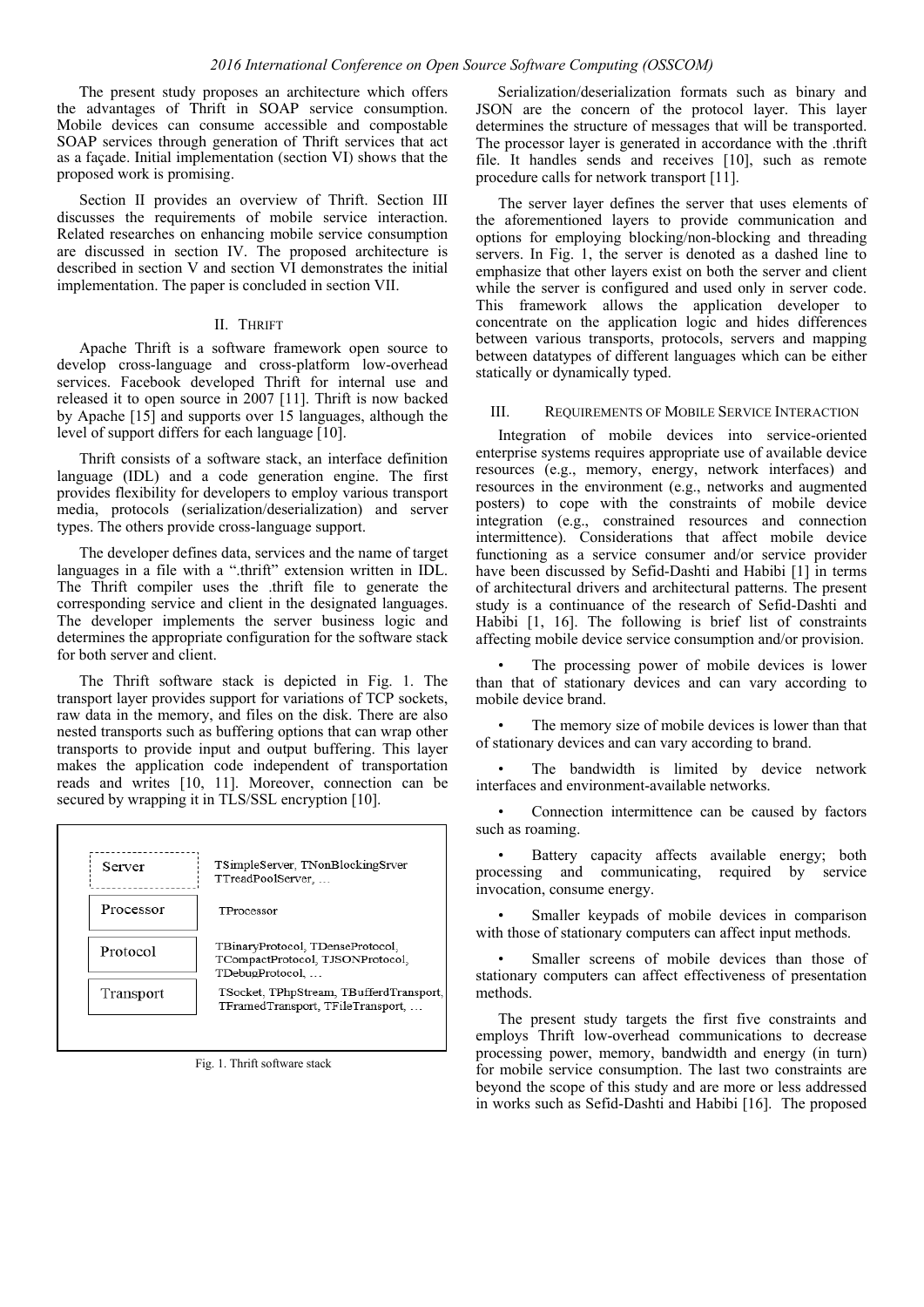architecture (section V) can be used to generate Thrift services equivalent to SOAP services that offer business-aligned service oriented solutions. Mobile devices can use Thrift services at a lower processing cost and with less data communication than SOAP. In turn, the SOAP services can be orchestrated according to changes of business needs and the equivalent Thrift services can be generated so that mobile users can use the new composite service with fewer resources than that required for the original composite SOAP service.

# IV. RELATED WORKS

# *A. Comparison of SOAP, Thrift and Similar Protocols*

Serialization and deserialization formats defer the processing power, memory, bandwidth and energy that are scarce resources for mobile devices and affect user operator cost, perceived delay, battery usage and ease of development. A number of comparisons can be made between serialization and deserialization formats (protocols). Some have been done for mobile devices and some have been evaluated independently from mobile platforms.

Sumaray and Makki [13] compared XML, JSON, ProtoBuf, and Thrift (binary) formats on an Android platform. They used one text-intensive object and one number-intensive object for experimentation and concluded that the smaller size and lower serialization/deserialization time of binary formats (ProtoBuf and Thrift) versus the ease of debugging of human readable text-based formats (XML and JSON) point to the use of JSON for existing web services and either Thrift or ProtoBuf for new services. Their evaluation found that Thrift is about 10 times faster than XML for both serialization and deserialization. Thrift has a slightly smaller data size for the text-intensive serialized object than XML while, the output data size is less than half the output of XML for the number-intensive serialized object.

Gligorić et al. [17] demonstrated that ProtoBuf (ProtoBuf binary protocol is more or less comparable to Thrift) is more efficient than XML in terms of time, memory, and battery usage. Maeda [14] compared several serialization libraries and demonstrated that Thrift and some binary formats (ProtoBuf, Avro) offer smaller output size and lower serialization/deserialization time than XML and JSON.

Rakowski [10] broadly discussed the effects of several tools of a distributed system and emphasized the availability of SOAP web services over the internet, ease of debugging through standardization, overhead of XML processing and of encoding binary data into text format. He proposed employing SOAP web services when a services has more external consumers and needs standard architecture with proper documentation. He proposed Thrift for transferring binary data in a high performance manner and applying service definition changes in different platforms and languages.

# *B. Alleviating SOAP Service Interaction Overheads*

Since the introduction of SOAP services, research communities have developed different approaches to managing the computing and communicating overhead of SOAP messages so that more devices can afford the processing and communication requirements needed to consume/provide services. Research indicates three approaches to improving interaction with SOAP services:

# *1) Mediation*

This approach delegates some or all of the tasks of service invocation to a mediator. Mediation pre-processes service requests [18], filters invocation results [18, 19], processes WS-Security on behalf of a resource-constrained service provider [20] or processes tasks of a partitioned SOAP engine [21]. Such mediation depends on the existence of a secure network channel that connects the resource-constrained service consumer/provider to the mediator, but this assumption can be violated for resource-constrained nodes such as sensors and mobile devices from time to time.

## *2) Conversion*

This approach converts SOAP service invocations into another communication scheme that requires less processing and/or communicating resources. Converting SOAP services to equivalent RESTful services [4], streaming SOAP communication [22], lossless-compression [23], business process based lossy-compression [24], structural metadata transmission-based compression [25], use of agent protocols such as ACL and FIPA-SL which have compact messages [26] and uses of JSON service invocation results to reduce client side processing and data exchange [19] are among the existing conversions.

# *3) Sub-setting*

This approach supports a subset of SOAP specifications, such as simple types to reduce required mobile device communicating and/or processing. Use of a subset of SOAP specifications for resource-constrained service providers [27] and service consumers [24] are examples of this category.

The proposed approach fits the second category (conversion). Thrift was designed to provide high performance cross-language communication [10, 11]. To the best of our knowledge, no SOAP-to-Thrift conversion architecture currently exists. This study proposes a novel Thrift-based architecture that provides access by constrained-resource devices to business-aligned SOAP-based SOA enterprise systems.

#### V. PROPOSED ARCHITECTURE

This section describes the proposed architecture to automatically wrap SOAP web services into Thrift services so that mobile devices can use the service with less computation and communication overhead. The proposed architecture is shown in Fig. 2 which uses UML notation. The Thrift code generation engine is denoted as the Thrift compiler. The other generators (the SOAP2Thrift service definition generator and the façade and configuration generator) are specific to the proposed architecture. They generate Thrift IDL files and the three codes required to automatically façade SOAP service through a generated Thrift service. These components are described below, but the associated flow is presented first. The flow of SOAP2Thrift service conversion is as follows: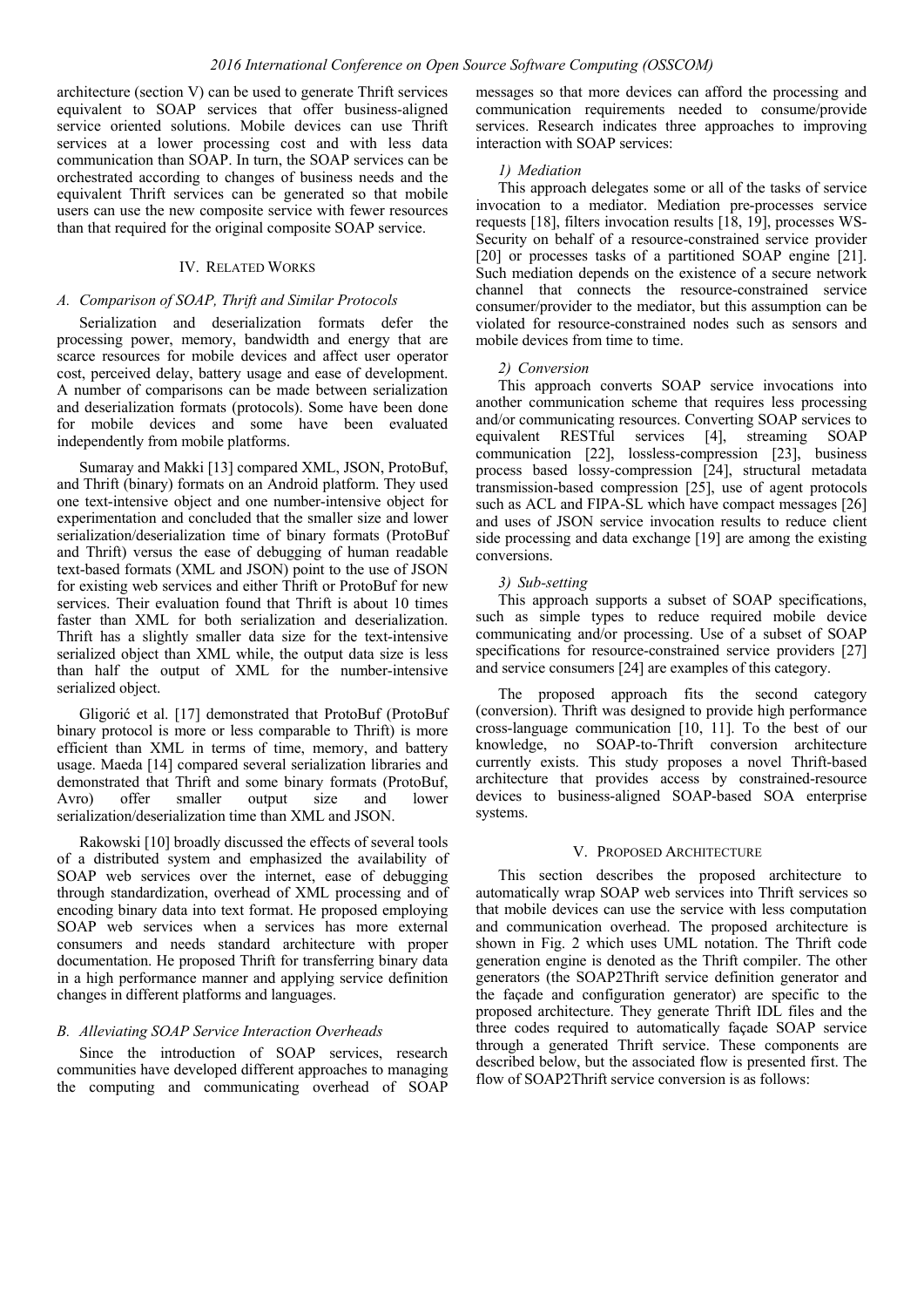

Fig. 2. Proposed Architecture

- 1. Based on the WSDL file containing the service description of a SOAP web service, the Thrift IDL file for service description is generated. The IDL files are programming language agnostic.
- 2. The generated IDL file is compiled by the Thrift compiler to generate the language-specific communication code of the client and the server. These codes are generated in languages as determined by the IDL file.
- 3. The Thrift server file that invokes SOAP service as a façade is generated. This file implements an interface generated by the Thrift complier such that the class that implements the interface wraps the SOAP service invocation.
- 4. Instantiation of the Thrift software stack is generated for server initiation.
- 5. Compatible instantiation is generated for client initiation.
- 6. The generated server and client codes are compiled by the desired language compiler.
- 7. The complied server and client are deployed.
- 8. The server is run.
- 9. The client is run and uses the Thrift service as equivalent to the (composite) SOAP service.

Except for steps 2 and 6 (the functionality of the Thrift compiler and the language specific compiler, respectively), the other steps are specific to the proposed architecture. Each component of the architecture is described below.

#### *A. SOAP2Thrift Service Definition Generator*

SOAP web services use WSDL files to describe service interfaces that are platform and programming language independent. Composite services can be defined by tools such as BPEL, a language for orchestration and composition of services. BPEL exposes a WSDL interface so that both the atomic and composite services are described by WSDL files. The Thrift IDL files provide independence in a manner similar to WSDL. The SOAP2Thrift Service Definition Generator generates a Thrift IDL file according to operations defined in the WSDL file of SOAP service.

#### *B. Thrift Compiler*

The Thrift compiler aligned with the Thrift software stack provides code generation engine capability in the supported languages. The code generation engine creates a languagespecific client and server codes according to language-agnostic IDL files. This generated code is a validated code that removes the need for advanced runtime type-checking [11].

#### *C. Façade and Configuration Generator*

This component creates language-specific server and client files. The server file imports the necessary modules, defines a façade that invokes the corresponding SOAP service, and creates a configuration for the Thrift software stack. The configuration defines endpoint information and uses TSocket transport and TBinaryProtocol protocol to communicate between network endpoints with low transmission and processing. It can also envelope TSocket transport in a TBufferedTransport to equip it with send and receive buffering.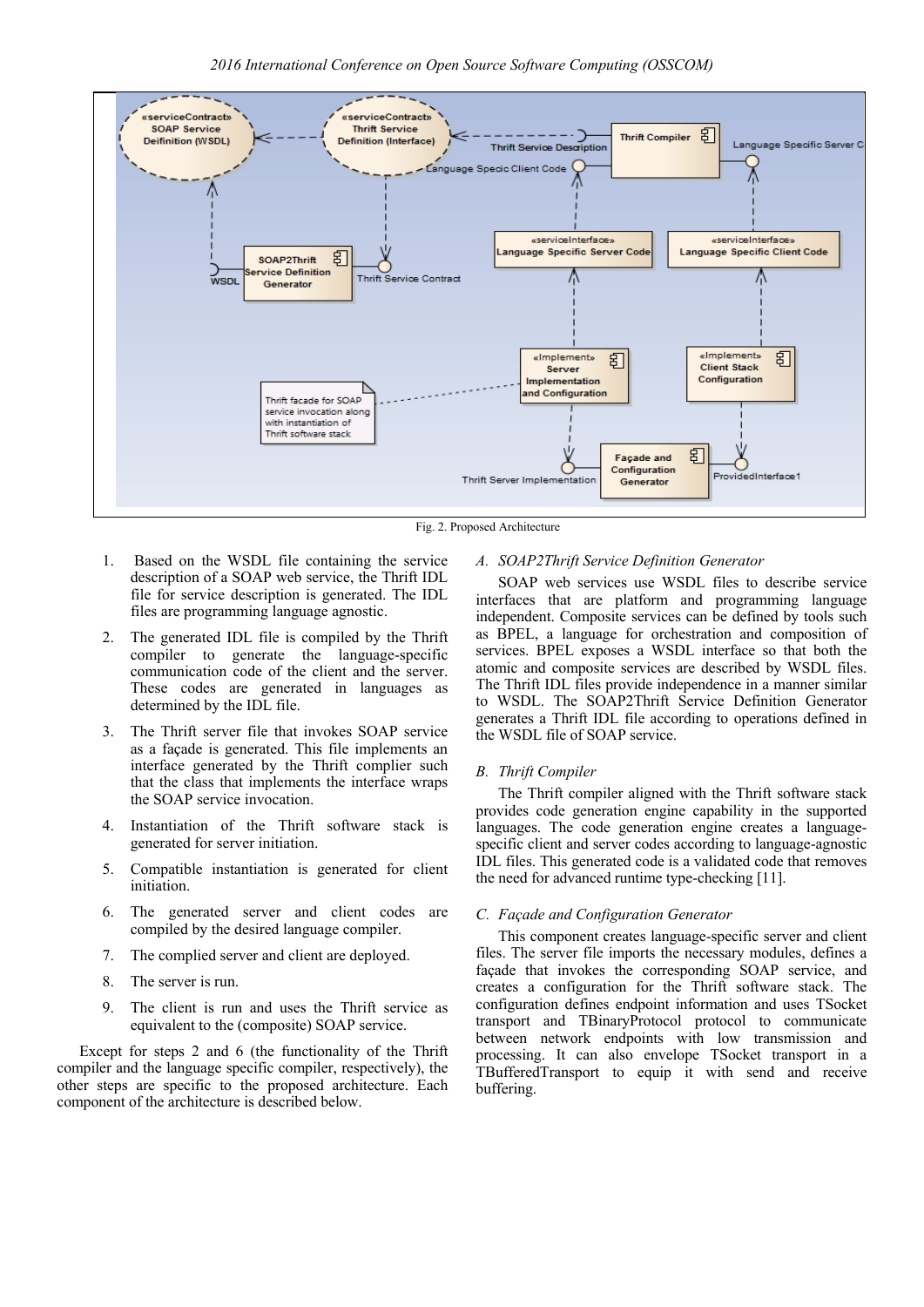The client file defines the list of necessary modules to be imported and configures the Thrift software stack for the client language so that the client configuration matches the defined server configuration. Both the client and server files are compiled, deployed<sup>1</sup> and run.

## VI. INITIAL IMPLEMENTATION

To demonstrate the feasibility of the proposed architecture, it was initially implemented in C# language, which supports basic types. The generators support solely C#, but implementation is extendable for as many languages as Thrift supports.

 For brevity, a SOAP web service that provides simple arithmetic operations was used as input for implementation of the SOAP2Thrift Service Definition Generator. This generator iterates through the web methods of the SOAP web service to generate the corresponding Thrift IDL file. The generated IDL file is shown in Fig. 3. It introduces  $C#$  as the target language for the client and server and defines a service that includes three arithmetic methods.

The Thrift compiler is used to generate the client and server corresponding to the IDL file. It defines a Thrift service inherited from the base Thrift classes. In this step, the business logic of the Thrift service should be added and the configuration of the Thrift software stack should be determined.

The implementation of the Façade and Configuration Generator generates three snippets of code as depicted in Figs. 4, 5, and 6. Fig. 4 shows invocation of the SOAP web service as business logic of the Thrift service in which each Thrift service generated acts as a façade for the corresponding SOAP service. Fig. 5 depicts Thrift software stack configuration for the server. The predefined configuration (section V) is employed that uses binary serialization/deserialization over socket transport, which is not equipped with send and receive buffering. Fig. 6 depicts Thrift software stack configuration for the client. It should match the server configuration; hence, it uses binary protocol and socket transfer as did the server.

The illustrated implementation demonstrates the feasibility of the proposed architecture for the exemplar mathematics service. All required codes were generated and no human manipulation was included.

# VII. CONCLUSION

The present study illustrates the advantages of two known implementations of SOA services: SOAP and Thrift. While SOAP benefits from standardization and wide tool-support, it suffers from verbose XML processing and text serialization/deserialization overhead. Thrift employs binary serialization/deserialization to achieve low-overhead communications that is more suitable for resource-constrained mobile devices (section III). Combining the benefits of the SOAP and Thrift services provides the business alignment and

```
namespace csharp ArithmeticService
service ArithmeticService{
i32 Add(i32,i32),
i32 Subtract(i32,i32),
i32 Multiply(i32,i32)
ł
```
Fig. 3. Generated IDL file

```
namespace ArithmeticService
 ₹.
    class ArithmeticService:
               ArithmeticService.ArithmeticService.Iface
    ł
        public ArithmeticService() {}
        ArithmeticServiceSoanClient service =
           new ArithmeticService.ArithmeticServiceSoapClient();
                  public int Add(int x, int y)
                  €
                       return service. Add(x, y)public int Subtract(int x, int y)
                       return service.Subtract(x, y)
                   public int Multiply(int x, int y)
                       return service.Multiply(x, y)
                   P
 ₹
```
Fig. 4. Generated server logic to façade invocations

```
try
₹
    ArithmeticService handler =
                new ArithmeticService();
    ArithmeticService.Processor processor =
      new ArithmeticService.Processor(handler);
    TServerTransport serverTransport =
                    new TServerSocket(9090);
    TServer server = new
            TSimpleServer(processor, serverTransport);
    Console.WriteLine("Starting the server...");
    //Console.WriteLine(handler.add(2, 3).ToString());
    server.Serve();
P,
catch (Exception x)
€
    Console.WriteLine(x.StackTrace);
Console.WriteLine("done.");
```
<sup>&</sup>lt;sup>1</sup> Deploying client components of the proposed architecture in Microsoft Windows Phone platform requires employing ThriftClientPortable NuGet that is not discussed in this paper.